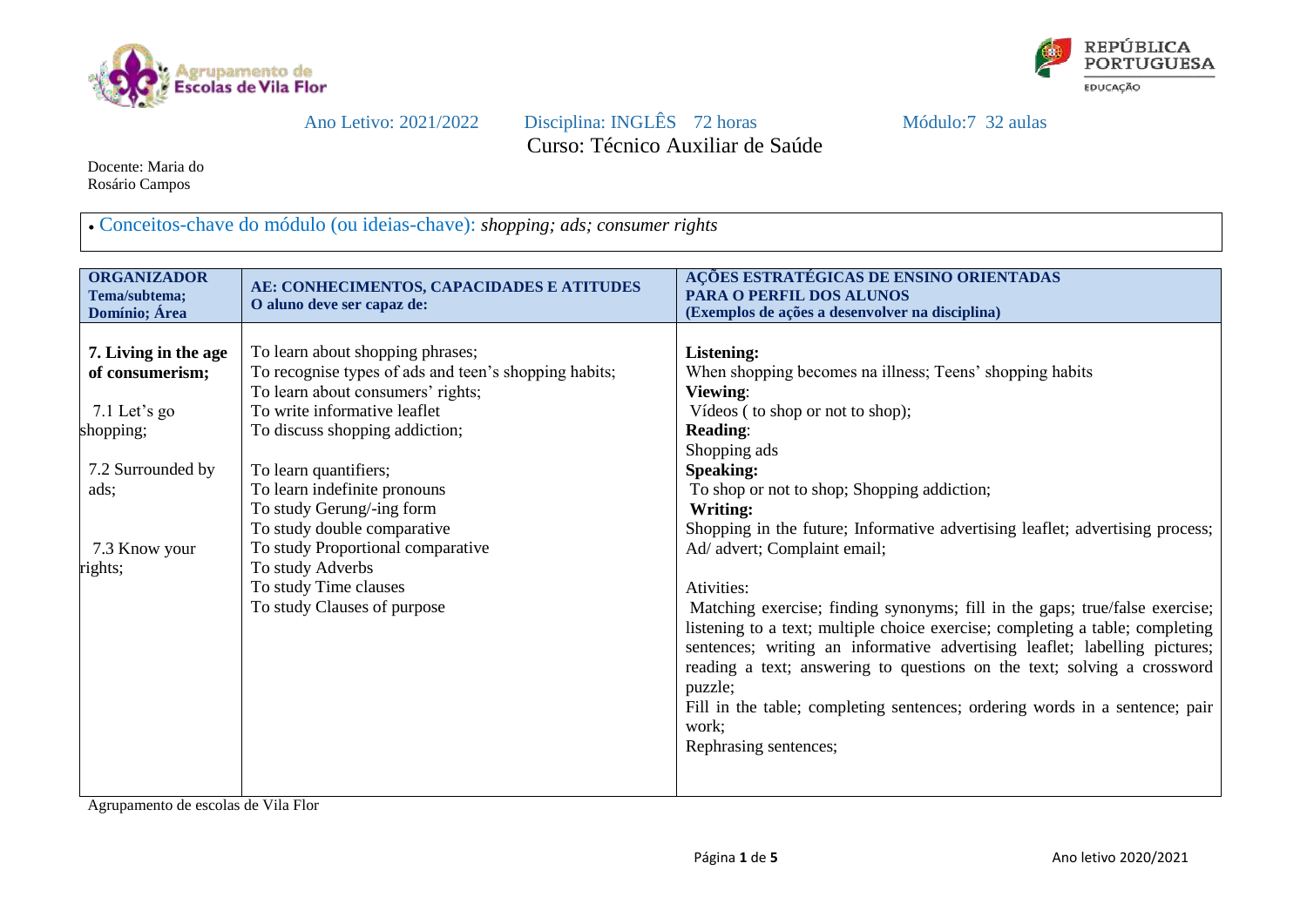



Ano Letivo: 2021/2022 Disciplina: INGLÊS Módulo:8 32 aulas

Curso: Técnico Auxiliar de Saúde

Conceitos-chave do módulo (ou ideias-chave): Work; Job perks and benefits;

| <b>ORGANIZADOR</b>      | AE: CONHECIMENTOS, CAPACIDADES E                        | AÇÕES ESTRATÉGICAS DE ENSINO ORIENTADAS                      | <b>DESCRITORES DO</b>             |  |  |
|-------------------------|---------------------------------------------------------|--------------------------------------------------------------|-----------------------------------|--|--|
| Tema/subtema;           | <b>ATITUDES</b>                                         | <b>PARA O PERFIL DOS ALUNOS</b>                              | <b>PERFIL DOS</b>                 |  |  |
| Domínio; Área           | O aluno deve ser capaz de:                              | (Exemplos de ações a desenvolver na disciplina)              | <b>ALUNOS</b>                     |  |  |
|                         |                                                         |                                                              | Conhecedor/                       |  |  |
| 8. Working out my       | To learn about jobs and professions;                    | <b>Listening:</b>                                            | sabedor/culto/                    |  |  |
| future                  | To think about choosing a job;                          | Jobs for everyone; Flexitime- what you need to know;         | informado                         |  |  |
|                         | To learn about job perks and benefits;                  | My working arrangements; Happy by Pharrell Wiliams;          | (A, B, G, I, J)                   |  |  |
|                         | To discuss the world of work                            | Social networking sites for job seekers; In a job interview; |                                   |  |  |
|                         | To think about flexitime                                | <b>Viewing:</b>                                              |                                   |  |  |
| 8.1 It's time to        | To learn about social networking sites for job seekers; | Vídeos; Jobs for everyone; Enjoyable and friendly            | Comunicador (A, B, D,             |  |  |
| choose;                 | To write a CV;                                          | workplaces; The Intern (movie trailer) Creating              | E, H                              |  |  |
| 8.2 Everything is       | To write a covering letter;                             | a great CV;                                                  | Sistematizador/                   |  |  |
| changing;               |                                                         | <b>Reading</b>                                               | organizador (A, B, C, I, J)       |  |  |
|                         | To learn Prepositions – place and direction;            | Before choosing a job                                        |                                   |  |  |
| 8.3 In search of a job; | To learn Correlative conjunctions;                      | <b>Speaking:</b>                                             | Autoavaliador                     |  |  |
|                         | To study relative pronouns;                             | Job?<br>Discussing a message; What's<br>the<br>best          | (transversal às áreas)            |  |  |
|                         | To identify defining and non-defining relative clauses; | Apprenticeship: what are your expectations?                  |                                   |  |  |
|                         | To study adverbial subordinate clauses;                 | The importance of a good working environment                 | Participativo/<br>colaborador (B, |  |  |
|                         |                                                         | Do and Don'ts in a job interview;                            | C, D, E, F                        |  |  |
|                         |                                                         |                                                              |                                   |  |  |
|                         |                                                         | Writing                                                      | Responsável                       |  |  |
|                         |                                                         | Best job for; The world of work in the past;                 | autónomo                          |  |  |
|                         |                                                         | Argumentative text; Social networking sites for job          | (C, D, E, F, G, I)                |  |  |
|                         |                                                         | seekers; CV                                                  |                                   |  |  |
|                         |                                                         |                                                              |                                   |  |  |
|                         |                                                         | Activities:<br>matching<br>exercise;<br>multiple choice;     |                                   |  |  |
|                         |                                                         | completing<br>sentences; completing a<br>questionnaire;      |                                   |  |  |
|                         |                                                         | presenting conclusions; reading a text                       |                                   |  |  |
|                         |                                                         |                                                              |                                   |  |  |
|                         |                                                         |                                                              |                                   |  |  |

AVALIAÇÃO: Avaliação no interior do módulo: formativa e sumativa.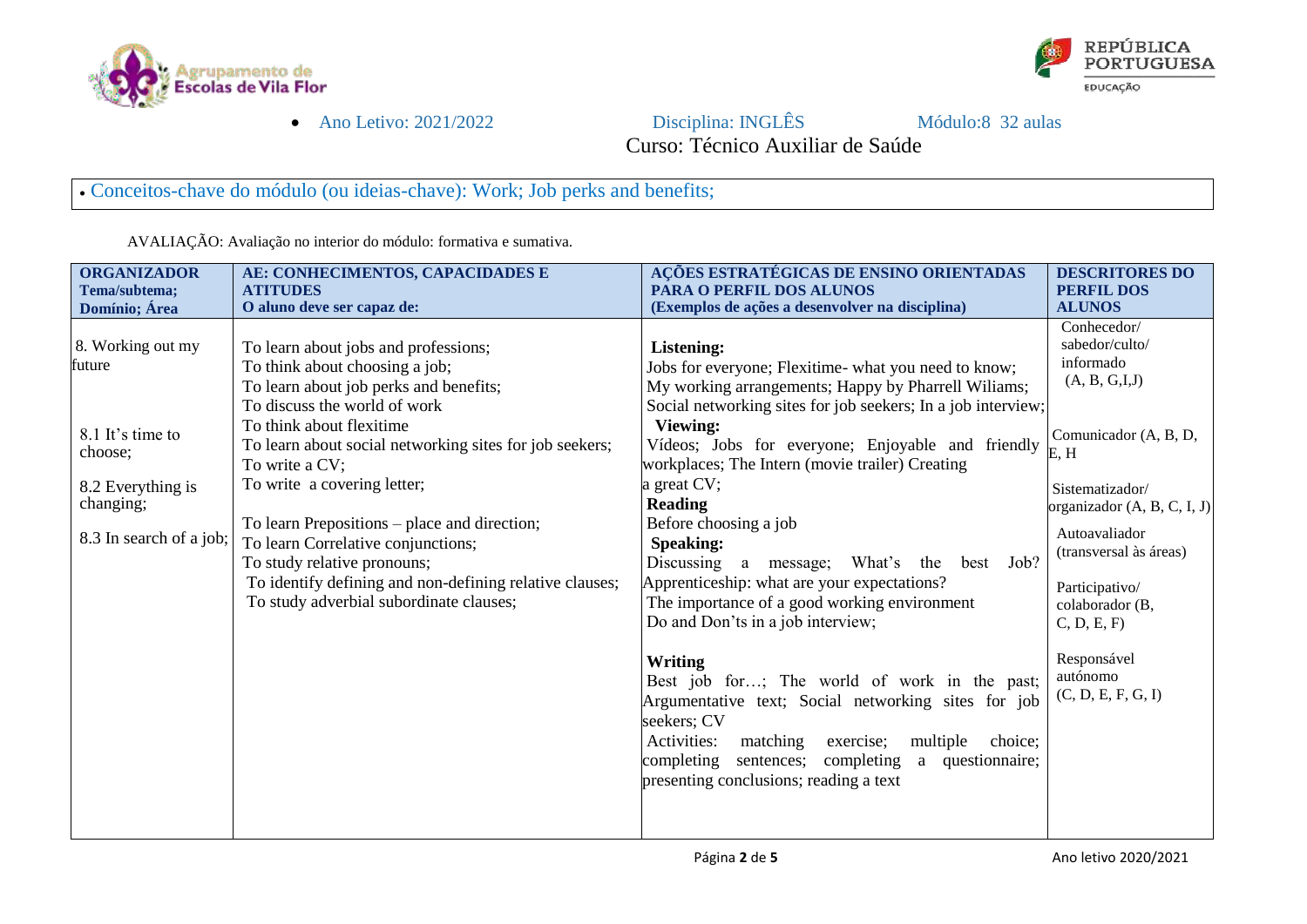





Conceitos – chave do módulo (ideias chave) digital work; communication tools; ethics and digital society **Módulo9: 32 aulas**

| <b>ORGANIZADOR</b>                                                                                                                                           | AE: CONHECIMENTOS, CAPACIDADES E                                                                                                                                                                                                                                                                                                                                                                                                                                                                                       | AÇÕES ESTRATÉGICAS DE ENSINO ORIENTADAS PARA                                                                                                                                                                                                                                                                                                                                                                                                                                                                                                                                                                                                                                                                                                                                                                                                                                                                                                                                                                                                                                                                                                                                                                                                                                                                                                                                                                                                                                                                                                       | <b>DESCRITORES DO</b>                                                                                                                                                                                                                                                                     |
|--------------------------------------------------------------------------------------------------------------------------------------------------------------|------------------------------------------------------------------------------------------------------------------------------------------------------------------------------------------------------------------------------------------------------------------------------------------------------------------------------------------------------------------------------------------------------------------------------------------------------------------------------------------------------------------------|----------------------------------------------------------------------------------------------------------------------------------------------------------------------------------------------------------------------------------------------------------------------------------------------------------------------------------------------------------------------------------------------------------------------------------------------------------------------------------------------------------------------------------------------------------------------------------------------------------------------------------------------------------------------------------------------------------------------------------------------------------------------------------------------------------------------------------------------------------------------------------------------------------------------------------------------------------------------------------------------------------------------------------------------------------------------------------------------------------------------------------------------------------------------------------------------------------------------------------------------------------------------------------------------------------------------------------------------------------------------------------------------------------------------------------------------------------------------------------------------------------------------------------------------------|-------------------------------------------------------------------------------------------------------------------------------------------------------------------------------------------------------------------------------------------------------------------------------------------|
| Tema/subtema;                                                                                                                                                | <b>ATITUDES</b>                                                                                                                                                                                                                                                                                                                                                                                                                                                                                                        | <b>O PERFIL DOS ALUNOS</b>                                                                                                                                                                                                                                                                                                                                                                                                                                                                                                                                                                                                                                                                                                                                                                                                                                                                                                                                                                                                                                                                                                                                                                                                                                                                                                                                                                                                                                                                                                                         | <b>PERFIL DOS</b>                                                                                                                                                                                                                                                                         |
| Domínio; Área                                                                                                                                                | O aluno deve ser capaz de:                                                                                                                                                                                                                                                                                                                                                                                                                                                                                             | (Exemplos de ações a desenvolver na disciplina)                                                                                                                                                                                                                                                                                                                                                                                                                                                                                                                                                                                                                                                                                                                                                                                                                                                                                                                                                                                                                                                                                                                                                                                                                                                                                                                                                                                                                                                                                                    | <b>ALUNOS</b>                                                                                                                                                                                                                                                                             |
| <b>9. The</b><br><b>Interconnected</b><br><b>World of Work;</b><br>9.1 Communicating<br>at work;<br>9.2 Going digital;<br>9.3 Building a safe<br>connection; | To learn about business documents;<br>To learn about digital services and products;<br>To learn about intellectual property;<br>To learn about working as a virtual editorial intern;<br>To learn about scheduling a meeting;<br>To study jobs in tech;<br>To think about ethical issues facing businesses;<br>To learn about To-infinitive;<br>To learn about Bare Infinitive;<br>To learn about the Passive;<br>To study Causative sentences;<br>To learn about Future Continuous,<br>To learn about Future Perfect; | Business calls; Scheduling a meeting; Unique online business ideas;<br>Let's shopify; Managing your online presence;<br>Viewing:<br>Vídeos : business calls; Unique online business ideas; Intellectual<br>property;<br>Yesterday (movie trailer);<br>Reading: Working as a virtual editorial intern; Scheduling a meeting;<br>Jobs in tech you don't need a computer science degree for; Let's<br>shopify;<br>Ethical issues facing businesses; Songs that were allegedly stolen<br>from other songs; check it<br>Speaking:<br>Video calls/ voice calls; Making a business call; Participating in a<br>current affairs programme on TV; Privacy in the workplace; Online<br>reputation;<br>Writing:<br>Working virtually; Minutes of a meeting; Digital products; Opi<br>Ativities: reading a text; explaining the meaning of expressions;<br>answering to questions; Joining parts of a sentence; completing<br>sentences; labelling button controls; Listening to a phone call; Role-<br>play a business telephone conversation; answering to questions;<br>reading an email; finding information in the texts; writing business<br>correspondence types; matching exercise; minutes of a meeting -<br>writing; labelling Emojis or emoticons; multiple choice exercise;<br>matching compound words; completing sentences; rewriting<br>sentences; labelling Digital services and products; role-play;<br>completing a song; true/ false exercise; writing na opinion essay;<br>Writing a list; ranking products categories; finding opposites; | Conhecedor/<br>sabedor/culto/<br>informado<br>(A/B,G,I,J)<br>Comunicador<br>(A,B,D,H)<br>Sistematizador/Org<br>anizador<br>(A,B,C;I,J)<br>Autoavaliador<br>(transversal ás<br>áreas)<br>Participativo/Colab<br>orador $(B, C, D, E,$<br>F)<br>Responsável<br>Autónomo<br>C, D, E, F, G, I |

AVALIAÇÃO: Avaliação no interior do módulo: formativa e suma